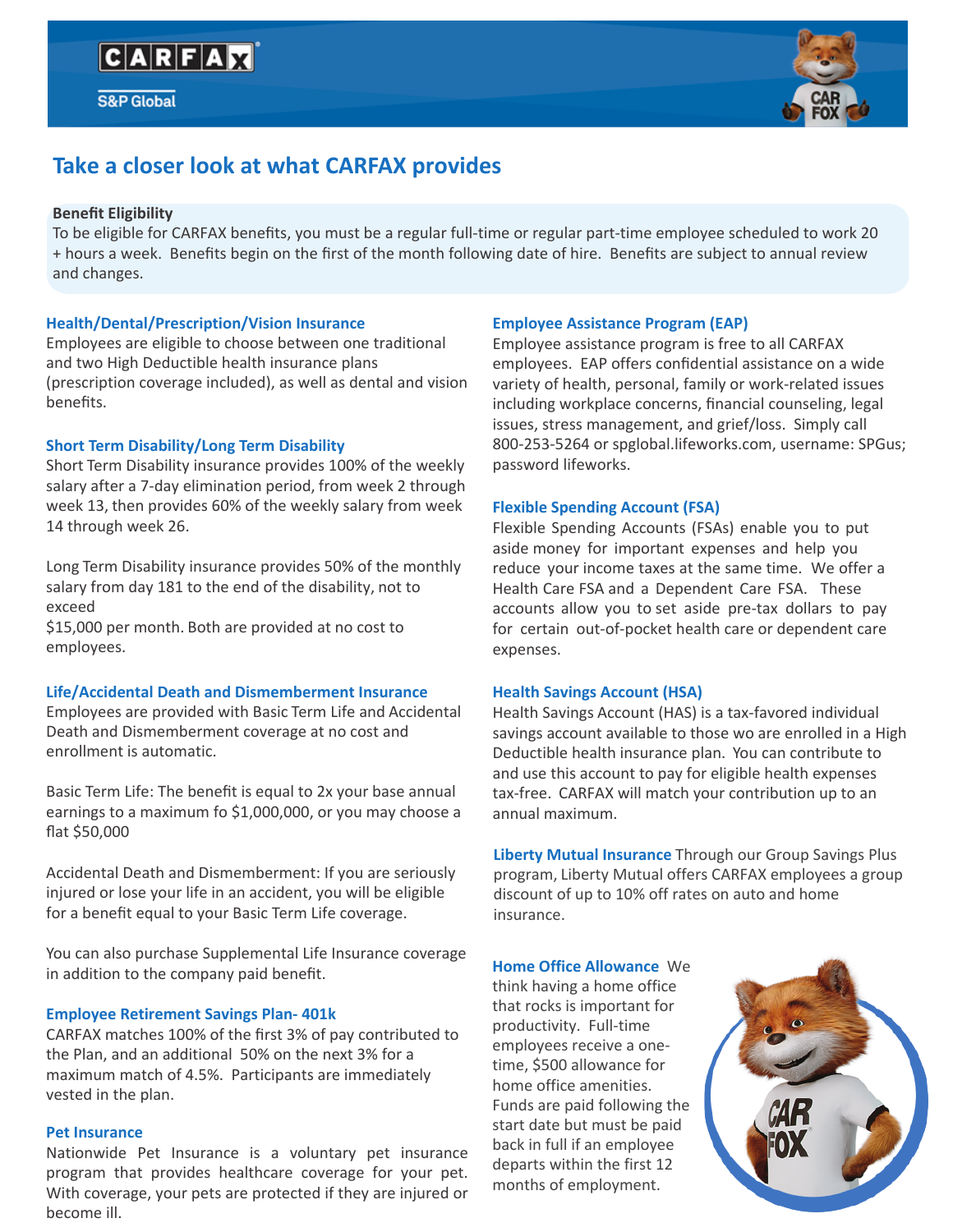# **Critical Illness**

Critical Illness Insurance is designed to protect your income and personal assets when your out-of-pocket expenses increase as a result of an illness. Critical illness insurance pays a lump sum benefit that can be used any way you choose and benefits are paid in addition to any other insurance coverage you choose.

#### **Accident Insurance**

Accident insurance pays a lump sum directly to you if you suffer a range of covered injuries such as a fracture, burn, ligament damage or major concussion. Benefits are paid even if you have other coverage. The plan covers a wide variety of injuries and accident-related expenses.

#### **Hospital Indemnity Insurance**

Voluntary hospital indemnity insurance provides a range of fixed, lump-sum daily benefits to help cover costs associated with a hospital admission, including room and board costs. These benefits are paid directly to the insured following a hospitalization that meets the criteria for benefit payment.

#### **Legal Insurance**

Legal Insurance provides access to a network of participating attorneys for help with a wide range of legal matters.

#### **Identity Theft Protection**

Identity Theft Protection helps protect you and your family by stopping fraud at its earliest sign. PrivacyArmor from InfoArmor will protect you from identity theft concerns like lost wallet protection, social media account takeover, credit score tracking, and more.

#### **Commuter Benefit Plan**

Use pre-tax dollars to pay for qualified work-related commuting and/or parking expenses. You can contribute up to \$265 per month for parking and up to \$265 per month for transit.

#### **Automotive Supplier Discount Program**

Purchase or lease up to two vehicles per year at Ford Motor Company X-plan process. Supplier Partner Recognition pricing is available on most Ford, Lincoln, Mercury, Mazda, Volvo and Land Rover vehicles. There are also discounts on GM vehicles through participating dealers.

# **Employee Fitness**

CARFAX has a partnership with Gympass. Get access to a network of gyms and studios with one monthly membership fee.

#### **Jury Duty**

CARFAX supports civic responsibility in the community. While on jury duty, employees are paid for normal hours missed at base pay.

## **Volunteer Time Off**

Employees are encouraged to participate in volunteer activities by providing paid time off for volunteering. Employees may use up to three days for contributing their time and talents to recognized charities, causes and notfor-profit organizations.

#### **Parental Leave**

Paid leave to care for or bond with a child after birth, adoption, or foster-care placement. Primary caregivers are eligible for 26 weeks of paid leave and Non-Primary Care Givers are eligible for 2 weeks.

### **Combined Time Off (CTO)**

Time away from the job is healthy and necessary. Full-time and part-time employees receive paid time off in accordance with your length of service and pro-rated for start date. Accruals for part-time employees are pro-rated, based on work hours.

Less than 2 years =  $15$  days (120 hours) 2 years but less than  $5 = 17$  days (136 hours) 5 years but less than 10 = 20 days (160 hours) 10 years but less than  $15 = 25$  days (200 hours) 15 years or more = 30 days (240 hours)

#### **Four Day Summer Work Week (2022 Pilot Program)**

Work-life balance is an important part of the CARFAX culture. This year Carfax is testing a "Four Day Summer Work Week." From Memorial Day through Labor Day, there will be an additional 12 Fridays off in 2022.

Keep in mind, this is a pilot, we think it's a pretty neat idea, but we need to see how it goes before we decide whether we continue it next year. We need everyone to be productive during the four days to make it work for the business AND Team Carfax!

*\*Pilot program for 2022; not guaranteed to continue.*

#### **Four Day Pilot Program Summer Work Week Schedule**

| Week # | Day                       | What                               |
|--------|---------------------------|------------------------------------|
| 1      | Monday, May 30, 2022      | Memorial Day Holiday               |
| 2      | Friday, June 10, 2022     | Summer Friday                      |
| з      | Friday, June 17, 2022     | Summer Friday                      |
| 4      | Monday, June 20, 2022     | Juneteeth (4 Day Weekend!)         |
| 5      | Friday, July 1, 2022      | Summer Friday                      |
| 6      | Monday, July 4, 2022      | July 4th Holiday (4 Day Weekend!)  |
| 7      | Friday, July 15, 2022     | Summer Friday                      |
| 8      | Friday, July 22, 2022     | Summer Friday                      |
| 9      | Friday, July 29, 2022     | Summer Friday                      |
| 10     | Friday, August 5, 2022    | Summer Friday                      |
| 11     | Friday, August 12, 2022   | Summer Friday                      |
| 12     | Friday, August 19, 2022   | Summer Friday                      |
| 13     | Friday, August 26, 2022   | Summer Friday                      |
| 14     | Friday, September 2, 2022 | Summer Friday                      |
| 15     | Monday, September 5, 2022 | Labor Day Holiday (4 Day Weekend!) |